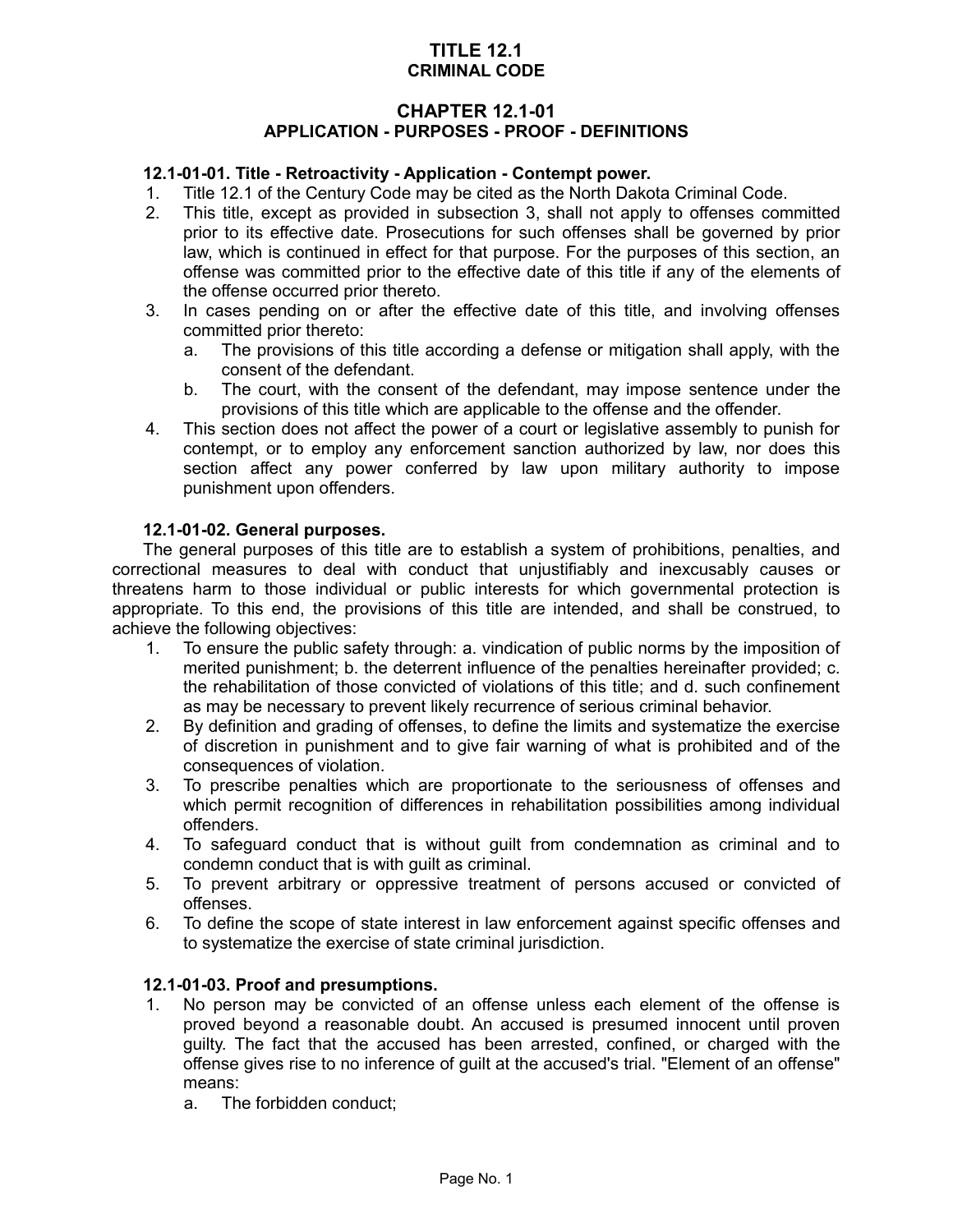- b. The attendant circumstances specified in the definition and grading of the offense;
- c. The required culpability;
- d. Any required result; and
- e. The nonexistence of a defense as to which there is evidence in the case sufficient to give rise to a reasonable doubt on the issue.
- 2. Subsection 1 does not require negating a defense:
	- a. By allegation in the charging document; or
	- b. By proof, unless the issue is in the case as a result of evidence sufficient to raise a reasonable doubt on the issue.

Unless it is otherwise provided or the context plainly requires otherwise, if a statute outside this title defining an offense, or a related statute, or a rule or regulation thereunder, contains a provision constituting an exception from criminal liability for conduct which would otherwise be included within the prohibition of the offense, that the defendant came within such exception is a defense.

- 3. Subsection 1 does not apply to any defense which is explicitly designated an "affirmative defense". An affirmative defense must be proved by the defendant by a preponderance of evidence.
- 4. When a statute establishes a presumption, it has the following consequences:
	- a. If there is sufficient evidence of the facts which gave rise to the presumption, the presumed fact is deemed sufficiently proved to warrant submission of the issue to a jury unless the court is satisfied that the evidence as a whole clearly negates the presumed fact.
	- b. In submitting the issue of the existence of the presumed fact to a jury, the court shall charge that, although the evidence as a whole must establish the presumed fact beyond a reasonable doubt, the jury may arrive at that judgment on the basis of the presumption alone, since the law regards the facts giving rise to the presumption as strong evidence of the fact presumed.
- 5. When a statute declares that given facts constitute a prima facie case, proof of such facts warrants submission of a case to the jury with the usual instructions on burden of proof and without additional instructions attributing any special probative force to the facts proved.

### **12.1-01-03.1. Presumption of age.**

- 1. In determining an individual's age for purposes of this title, the individual's date of birth as provided by any of the following is presumed to be the individual's legal date of birth:
	- a. A state government in the form of a birth certificate, other state-issued identification, or a certified copy of a birth certificate that includes the individual's date of birth;
	- b. The United States government in the form of a tribal identification document, military identification, passport, passport card, permanent resident card, certificate of United States citizenship, certificate of naturalization, border crossing card, visa, or other entry document that includes the individual's date of birth; or
	- c. A foreign government in the form of a passport, driver's license, or other foreign government-issued identity document that includes the individual's date of birth. If there is a conflict between government issued forms, a government issued birth certificate or a certified copy of a birth certificate takes precedence.
- 2. The presumption in subsection 1 may be rebutted by clear and convincing evidence to the contrary.

### **12.1-01-04. General definitions. (Effective through August 31, 2022)**

As used in this title, unless a different meaning plainly is required:

1. "Act" or "action" means a bodily movement, whether voluntary or involuntary.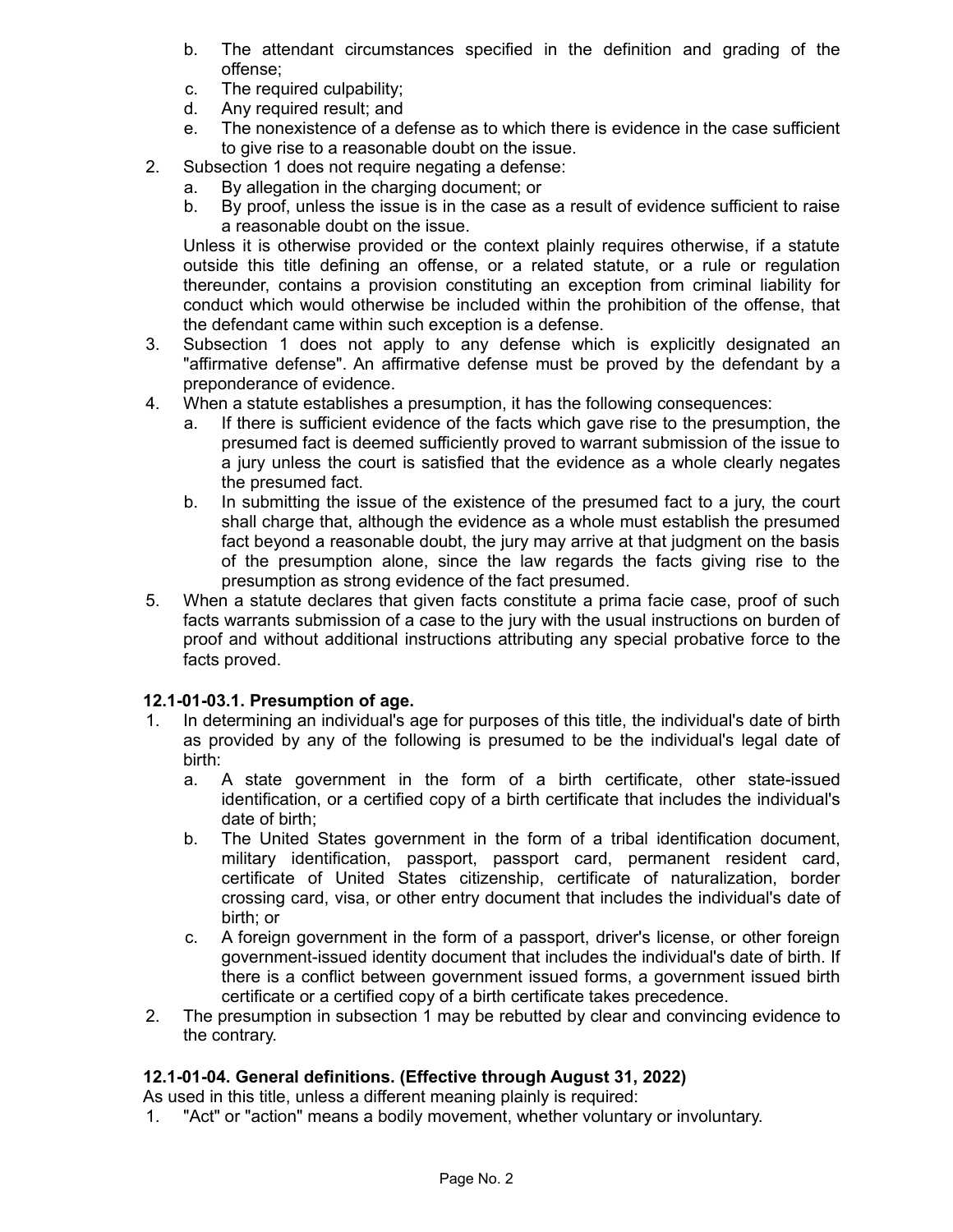- 2. "Acted", "acts", and "actions" include, where relevant, "omitted to act" and "omissions to act".
- 3. "Actor" includes, where relevant, a person guilty of an omission.
- 4. "Bodily injury" means any impairment of physical condition, including physical pain.
- 5. "Court" means any of the following courts: the supreme court, a district court, and where relevant, a municipal court.
- 6. "Dangerous weapon" includes any switchblade or gravity knife, machete, scimitar, stiletto, sword, or dagger; any billy, blackjack, sap, bludgeon, cudgel, metal knuckles, or sand club; any slingshot; any bow and arrow, crossbow, or spear; any weapon that will expel, or is readily capable of expelling, a projectile by the action of a spring, compressed air, or compressed gas including any such weapon, loaded or unloaded, commonly referred to as a BB gun, air rifle, or  $CO<sub>2</sub>$  gun; and any projector of a bomb or any object containing or capable of producing and emitting any noxious liquid, gas, or substance.
- 7. "Destructive device" means any explosive, incendiary or poison gas bomb, grenade, mine, rocket, missile, or similar device.
- 8. "Explosive" means gunpowders, powders used for blasting, all forms of high explosives, blasting materials, fuses (other than electric circuit breakers), detonators and other detonating agents, smokeless powders, and any chemical compounds, mechanical mixture, or other ingredients in such proportions, quantities, or packing that ignition by fire, by friction, by concussion, by percussion, or by detonation of the compound, or material, or any part thereof may cause an explosion.
- 9. "Firearm" means any weapon that will expel, or is readily capable of expelling, a projectile by the action of an explosive and includes any such weapon, loaded or unloaded, commonly referred to as a pistol, revolver, rifle, gun, machine gun, shotgun, bazooka, or cannon.
- 10. "Force" means physical action.
- 11. "Government" means:
	- a. The government of this state or any political subdivision of this state;
	- b. Any agency, subdivision, or department of the state or any political subdivision of the state, including the executive, legislative, and judicial branches;
	- c. Any corporation or other entity established by law to carry on any governmental function; and
	- d. Any commission, corporation, or agency established by statute, compact, or contract between or among governments for the execution of intergovernmental programs.
- 12. "Governmental function" includes any activity that one or more public servants are legally authorized to undertake on behalf of government.
- 13. "Harm" means loss, disadvantage, or injury to the person affected, and includes loss, disadvantage, or injury to any other person in whose welfare the person affected is interested.
- 14. "Included offense" means an offense:
	- a. That is established by proof of the same or less than all the facts required to establish commission of the offense charged;
	- b. That consists of criminal facilitation of or an attempt or solicitation to commit the offense charged; or
	- c. That differed from the offense charged only in that it constitutes a less serious harm or risk of harm to the same person, property, or public interest, or because a lesser degree of culpability suffices to establish its commission.
- 15. "Includes" should be read as if the phrase "but is not limited to" were also set forth.
- 16. "Law enforcement officer" or "peace officer" means a public servant authorized by law or by a government agency or branch to enforce the law and to conduct or engage in investigations or prosecutions for violations of law.
- 17. "Local" means of or pertaining to any political subdivision of the state.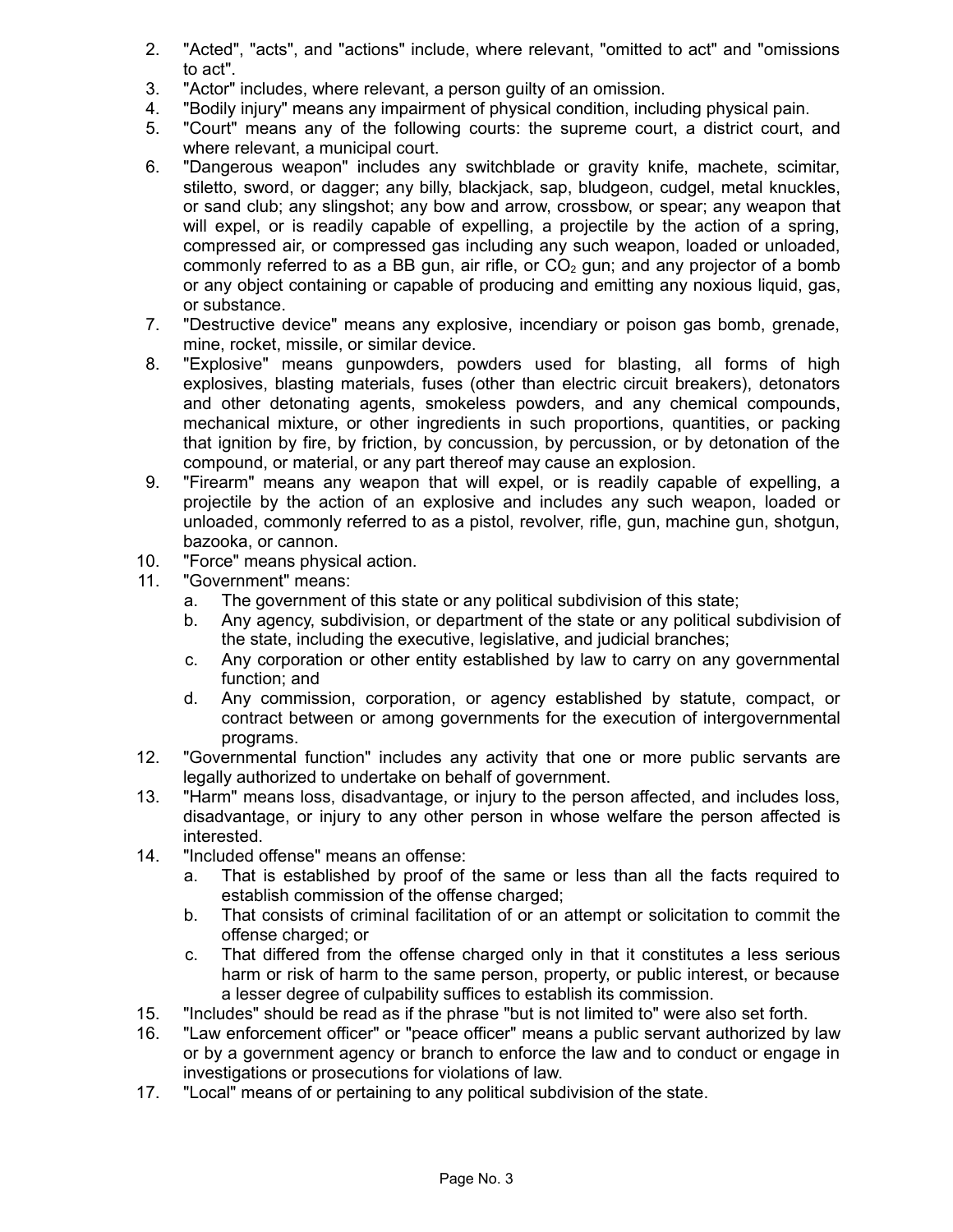- 18. "Manifest injustice" means a specific finding by the court that the imposition of sentence is unreasonably harsh or shocking to the conscience of a reasonable individual, with due consideration of the totality of circumstances.
- 19. "Offense" means conduct for which a term of imprisonment or a fine is authorized by statute after conviction.
- 20. "Official action" includes a decision, opinion, recommendation, vote, or other exercise of discretion by any government agency.
- 21. "Official proceeding" means a proceeding heard or which may be heard before any government agency or branch or public servant authorized to take evidence under oath, including any referee, hearing examiner, commissioner, notary, or other person taking testimony or a deposition in connection with any such proceeding.
- 22. "Omission" means a failure to act.
- 23. As used in this title and in sections outside this title which define offenses, "person" includes, where relevant, a corporation, limited liability company, partnership, unincorporated association, or other legal entity. When used to designate a party whose property may be the subject of action constituting an offense, the word "person" includes a government that may lawfully own property in this state.
- 24. "Political subdivision" as used in this title and in any statute outside this title which defines an offense means a county, city, school district, township, and any other local governmental entity created by law.
- 25. "Public servant" as used in this title and in any statute outside this title which defines an offense means any officer or employee of government, including law enforcement officers, whether elected or appointed, and any person participating in the performance of a governmental function. The term does not include witnesses.
- 26. "Risk assessment" means an initial phase with a secondary process approved by the department of human services for the evaluation of the likelihood a person that committed an offense will commit another similar offense. The initial phase is an assessment tool that is administered by a trained probation and parole officer. A predetermined score on the initial phase initiates the secondary process that includes a clinical interview, psychological testing, and verification through collateral information or psychophysiological testing, or both. The department of human services shall perform the secondary process of the risk assessment.
- 27. "Serious bodily injury" means bodily injury that creates a substantial risk of death or which causes serious permanent disfigurement, unconsciousness, extreme pain, permanent loss or impairment of the function of any bodily member or organ, a bone fracture, or impediment of air flow or blood flow to the brain or lungs.
- 28. "Signature" includes any name, mark, or sign written or affixed with intent to authenticate any instrument or writing.
- 29. "Substantial bodily injury" means a substantial temporary disfigurement, loss, or impairment of the function of any bodily member or organ.
- 30. "Thing of value" or "thing of pecuniary value" means a thing of value in the form of money, tangible or intangible property, commercial interests, or anything else the primary significance of which is economic gain to the recipient.
- 31. "Tier 1 mental health professional" has the same meaning as provided under section 25-01-01.

# **General definitions. (Effective after August 31, 2022)**

As used in this title, unless a different meaning plainly is required:

- 1. "Act" or "action" means a bodily movement, whether voluntary or involuntary.
- 2. "Acted", "acts", and "actions" include, where relevant, "omitted to act" and "omissions to act".
- 3. "Actor" includes, where relevant, a person guilty of an omission.
- 4. "Bodily injury" means any impairment of physical condition, including physical pain.
- 5. "Court" means any of the following courts: the supreme court, a district court, and where relevant, a municipal court.
- 6. "Dangerous weapon" includes any switchblade or gravity knife, machete, scimitar, stiletto, sword, or dagger; any billy, blackjack, sap, bludgeon, cudgel, metal knuckles,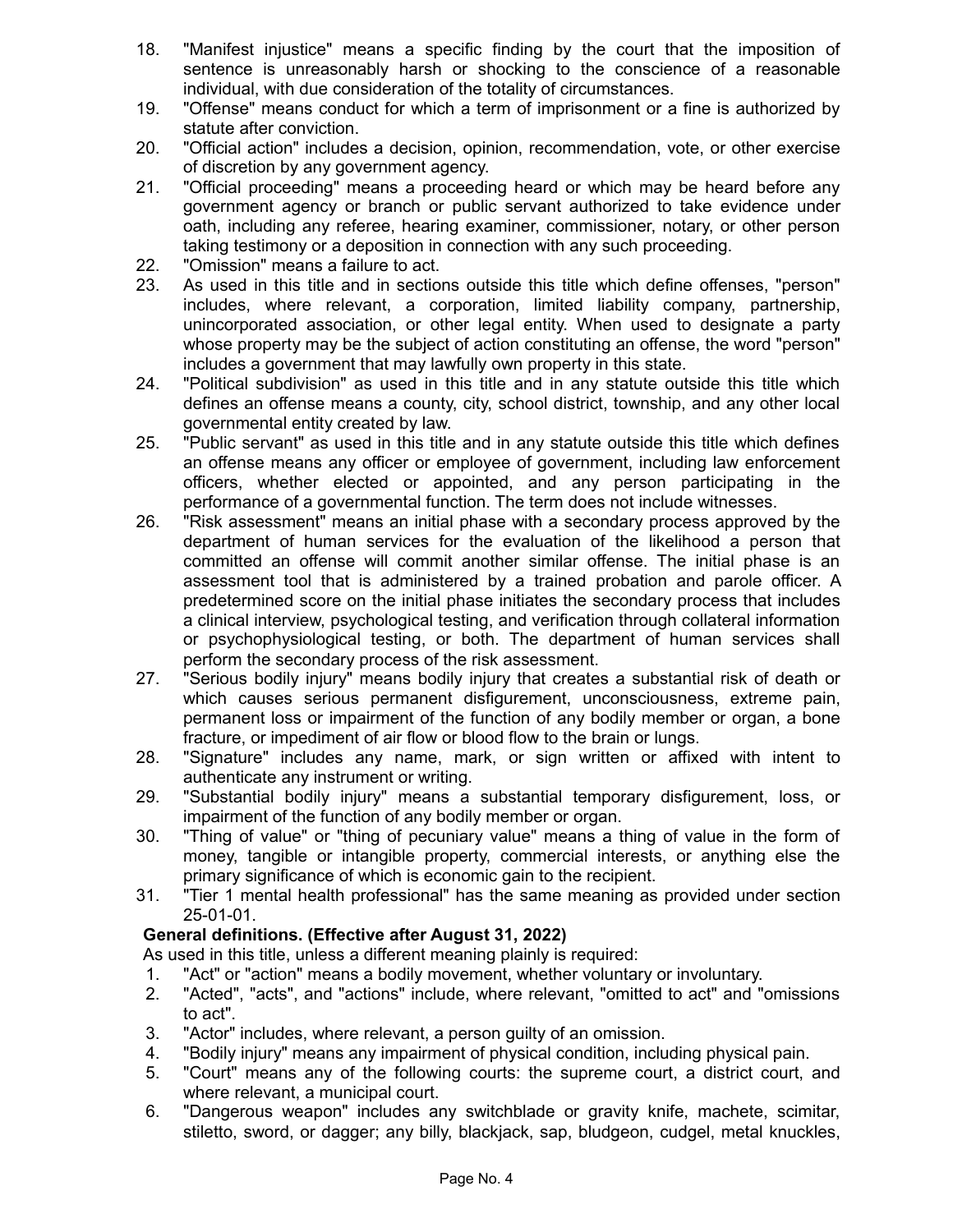or sand club; any slingshot; any bow and arrow, crossbow, or spear; any weapon that will expel, or is readily capable of expelling, a projectile by the action of a spring, compressed air, or compressed gas including any such weapon, loaded or unloaded, commonly referred to as a BB gun, air rifle, or  $CO<sub>2</sub>$  gun; and any projector of a bomb or any object containing or capable of producing and emitting any noxious liquid, gas, or substance.

- 7. "Destructive device" means any explosive, incendiary or poison gas bomb, grenade, mine, rocket, missile, or similar device.
- 8. "Explosive" means gunpowders, powders used for blasting, all forms of high explosives, blasting materials, fuses (other than electric circuit breakers), detonators and other detonating agents, smokeless powders, and any chemical compounds, mechanical mixture, or other ingredients in such proportions, quantities, or packing that ignition by fire, by friction, by concussion, by percussion, or by detonation of the compound, or material, or any part thereof may cause an explosion.
- 9. "Firearm" means any weapon that will expel, or is readily capable of expelling, a projectile by the action of an explosive and includes any such weapon, loaded or unloaded, commonly referred to as a pistol, revolver, rifle, gun, machine gun, shotgun, bazooka, or cannon.
- 10. "Force" means physical action.
- 11. "Government" means:
	- a. The government of this state or any political subdivision of this state;
	- b. Any agency, subdivision, or department of the state or any political subdivision of the state, including the executive, legislative, and judicial branches;
	- c. Any corporation or other entity established by law to carry on any governmental function; and
	- d. Any commission, corporation, or agency established by statute, compact, or contract between or among governments for the execution of intergovernmental programs.
- 12. "Governmental function" includes any activity that one or more public servants are legally authorized to undertake on behalf of government.
- 13. "Harm" means loss, disadvantage, or injury to the person affected, and includes loss, disadvantage, or injury to any other person in whose welfare the person affected is interested.
- 14. "Included offense" means an offense:
	- a. That is established by proof of the same or less than all the facts required to establish commission of the offense charged;
	- b. That consists of criminal facilitation of or an attempt or solicitation to commit the offense charged; or
	- c. That differed from the offense charged only in that it constitutes a less serious harm or risk of harm to the same person, property, or public interest, or because a lesser degree of culpability suffices to establish its commission.
- 15. "Includes" should be read as if the phrase "but is not limited to" were also set forth.
- 16. "Law enforcement officer" or "peace officer" means a public servant authorized by law or by a government agency or branch to enforce the law and to conduct or engage in investigations or prosecutions for violations of law.
- 17. "Local" means of or pertaining to any political subdivision of the state.
- 18. "Manifest injustice" means a specific finding by the court that the imposition of sentence is unreasonably harsh or shocking to the conscience of a reasonable individual, with due consideration of the totality of circumstances.
- 19. "Offense" means conduct for which a term of imprisonment or a fine is authorized by statute after conviction.
- 20. "Official action" includes a decision, opinion, recommendation, vote, or other exercise of discretion by any government agency.
- 21. "Official proceeding" means a proceeding heard or which may be heard before any government agency or branch or public servant authorized to take evidence under